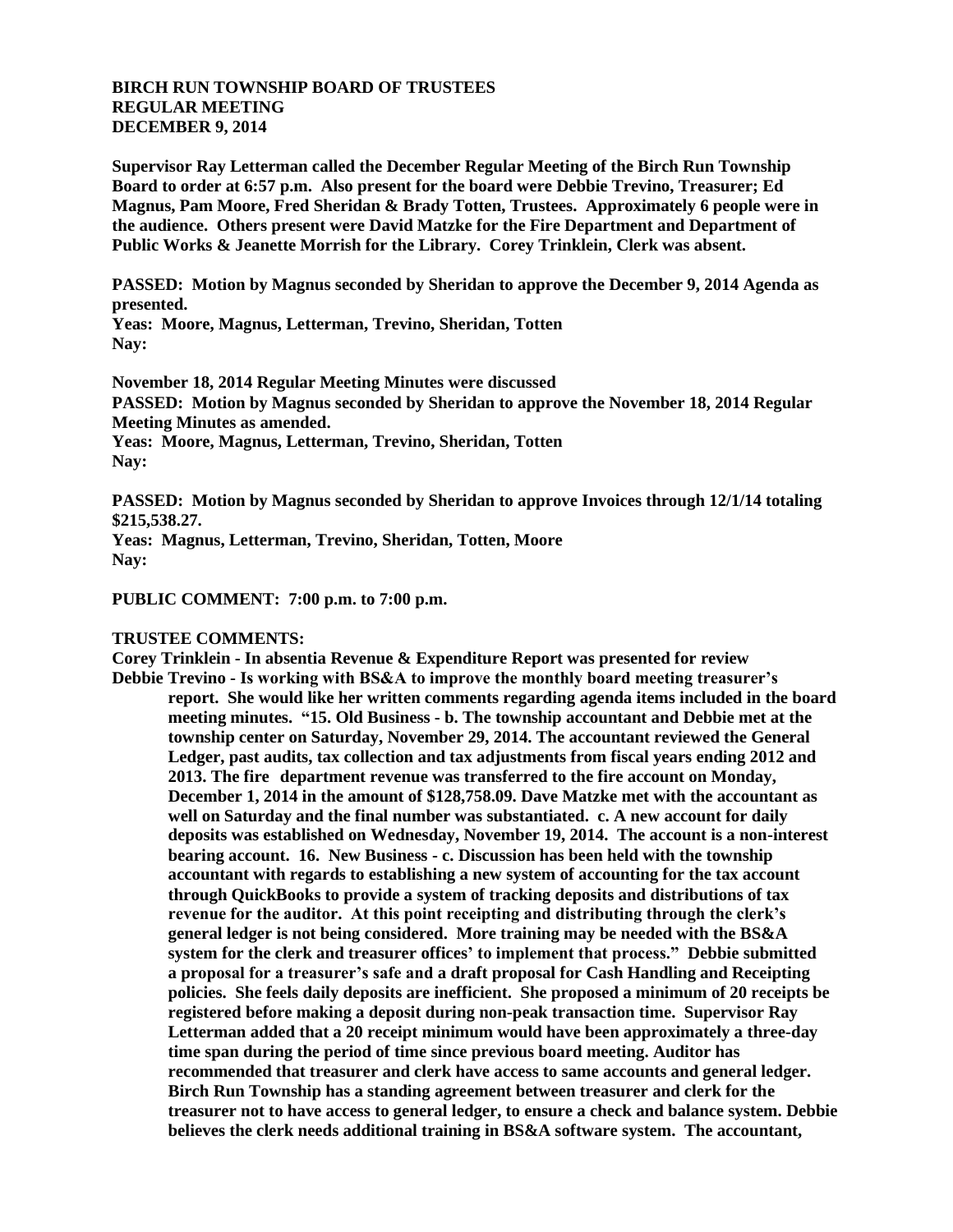**Andy, needs to be involved in the process with clerk and treasurer in that training. Paula is not comfortable with reconciling cash drawer and keeping the office open and available for all business requirements. Treasurer states that this has forced the treasurer and deputy to make all deposits. Debbie feels the current situation of banking requirements placed on her office by the township board is forcing her office into a daily, full-time job. State statute does not allow for this. Debbie intends to focus on delinquent personal property tax issues in the coming month and may ask the Birch Run Village DDA director for assistance with this issue.** 

**Ray Letterman - Office staff has been directed to build a list of questions for BS&A software support for future training. He further directed DPW and Library to participate in training as well. There are vacant board seats available on various township boards. If anyone is interested, please see him. He attended an MMWA meeting and recycling process was renewed for another year. Another culvert in the township needs to be replaced, and the road commission is prepared to do the work.** 

**Brady Totten - No Comments**

**Fred Sheridan - No Comments**

**Pam Moore - No Comments**

**Ed Magnus - Referenced MTA Focus magazine article. Take away was that peaceful meetings take a lot of work and behind the scenes negotiations are necessary. Negotiations are two sided and require two willing parties.**

## **DEPARTMENT REPORTS:**

**DPW - Brad Thomas was absent, no report.** 

- **Fire Dept. - David Matzke stated that Engine 7 is out of service being painted. 45 fire calls the previous month. Firefighters were participating with the Shop with a Hero program at Meijer this evening. The fire dept. also participated in Santa at the Gazebo on Dec. 5, 2014.**
- **Library - Jeanette Morrish reported that in the previous month they had a successful Vendor Craft show. They sponsored Santa's reindeer for the event Santa at the Gazebo. Dr. Pol, the reality TV veterinarian and author, appeared at an event at the Library. Jeanette wanted to thank Kurt Keissling for his help in arranging the event. Thursday Dec. 16th the library is having a "Twas the Night Before Christmas" reading and retail store Harry & David is assisting with the event.**

**PASSED: Motion by Magnus seconded by Sheridan to approve spending \$496.12 on a safe for the Treasurer to use, if the cash drawer will fit within. Yeas: Magnus, Letterman, Trevino, Sheridan, Totten, Moore Nays:**

**PASSED: Motion by Magnus and seconded by Sheridan to approve the December Budget Amendments as presented.** 

**Yeas: Letterman, Trevino, Sheridan, Totten, Moore, Magnus Nays:**

**PASSED: Motion by Magnus seconded by Sheridan that Supervisor and Fire Chief will negotiate an option with property owner and real estate agent for approximately six months to do necessary environmental studies and additional studies for potential purchase of Dixie Hwy property for new fire hall.**

**Yeas: Sheridan, Totten, Moore, Magnus, Letterman, Trevino Nays:**

**PASSED: Motion by Magnus seconded by Totten to approve \$385.29 for township office reception window replacement.**

**Yeas: Totten, Moore, Magnus, Letterman, Trevino, Sheridan Nays:**